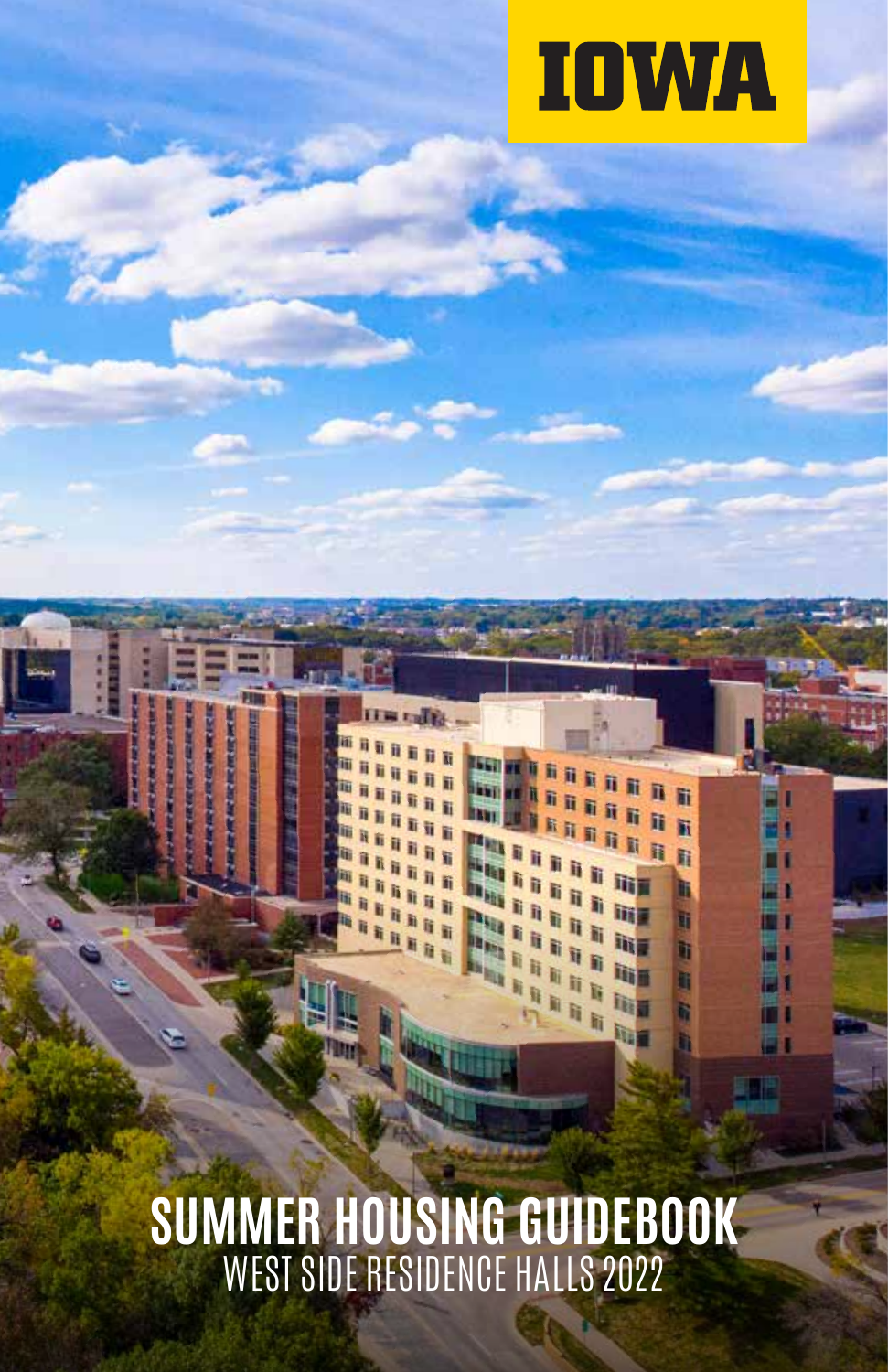# **WELCOME**

Welcome to the University of Iowa and to Petersen and Slater Residence Halls. The university is pleased to make its adult housing facilities available to individuals who are enrolled in summer camp/conference programs and are mature enough to live independently on campus with limited staff supervision. Because the University Housing and Dining system is not designed to provide custodial supervision for persons under the age of 18, parents are advised to enroll their youth campers/attendees in a summer program only if they believe their camper is mature enough to live responsibly in an environment where building access is not restricted to residents only and where residents are free to come and go as they please within the residence halls during certain hours of the day and evening. Our staff is available to answer any questions. To make full use of the facilities and services in the halls, please refer to the following information.

# **RESIDENCE HALL INFORMATION**

# Building Desks

The Petersen Hall desk (319-353-4382) will be open 7:00 a.m. to 12:00 a.m.(midnight) daily beginning May 19 to July 30, while summer conferences are in session. For hours after July 30, 2022, consult **housing.uiowa.edu**. The Slater desk (319-335-9355) will be open on a 24-hour basis while summer camps/conferences are housed in the building tentatively from June 19 to June 25. Report any problems to the desk in person or by phone.

### Buses

Cambus (319-335-8633) operates free intra-campus service while classes are in session. Find bus schedules at: **transportation.uiowa.edu/cambus** or digitally displayed near building exits. Iowa City Transit (319-356-5151) operates regular bus service Monday through Saturday for a small fee.

The Transit app is a free, real-time passenger information system that allows users to review bus routes, receive arrival predictions, and access GPS tracking. The app includes Cambus, Iowa City and Coralville bus routes and lets riders plan itineraries across the three systems. The app is available to download from the App Store and Google Play.

### **Computers**

Youth conferences and/or camps will NOT have internet connectivity in their individual rooms for summer nor will they have access to UI wireless internet on campus. Adult guests will have internet connectivity in their room. All users must abide by the University's Acceptable Use policy (**its.uiowa.edu/support/article/4028**). Violation of this policy will result in the termination of an individual's summer connection. For information on free guest wireless service, see Wi-Fi Service section on page 5.

### **Construction**

Rienow and Hillcrest Halls will be off-line for summer. Hillcrest will undergo tuckpointing repairs to the outside of the building; vanities and galvanized piping will be replaced inside the north wing of Hillcrest Hall. Asbestos abatement will be taking place in Hillcrest this summer. Guests will be restricted from these areas while work is ongoing. The university uses state-licensed professionals and has trained staff to oversee the work. The removal of asbestos poses no threat to camp/conference guests.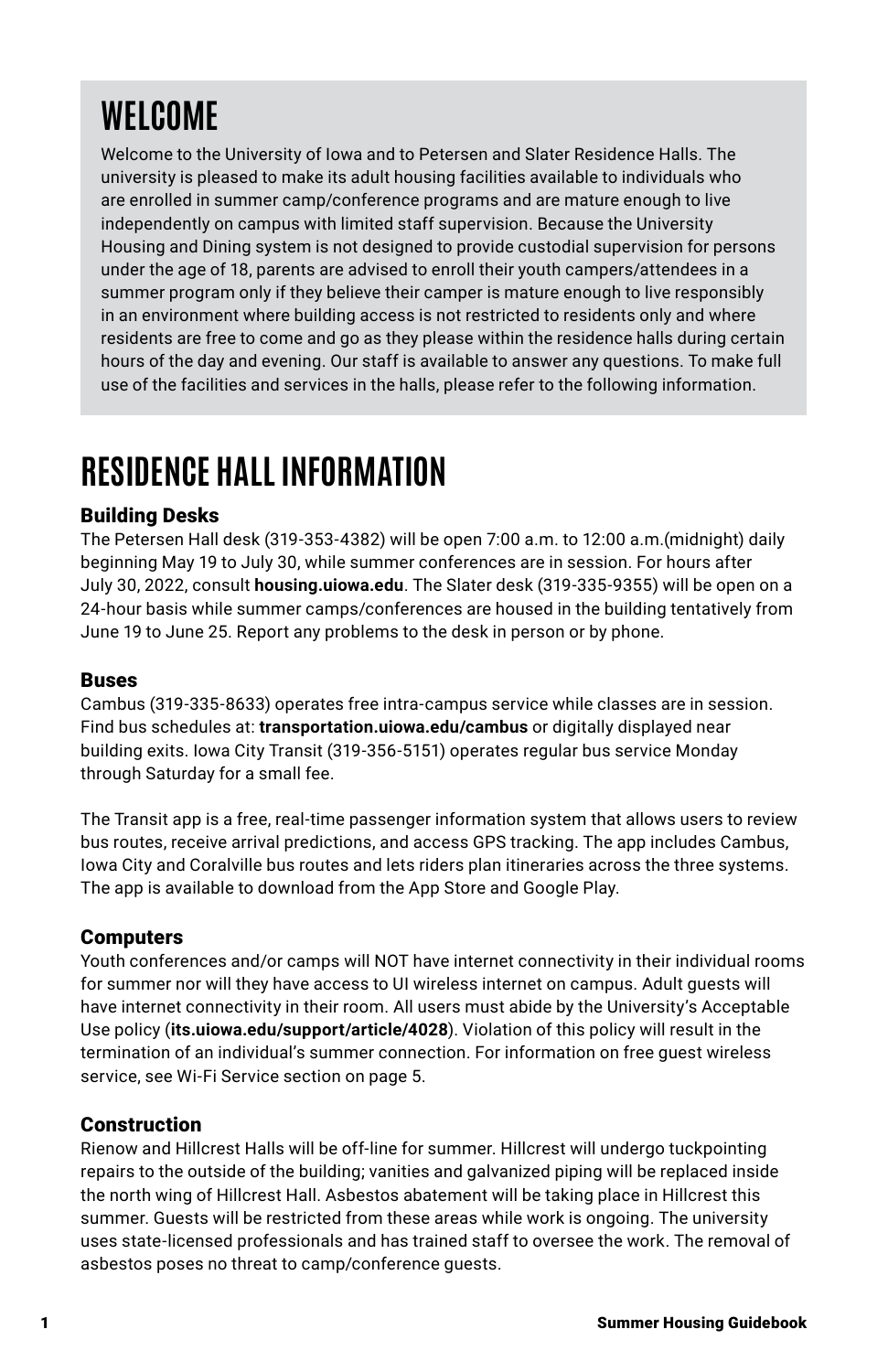### Custodial Service

All university buildings will be cleaned following CDC guidelines. The custodial care of your room such as trash removal or towel service will depend upon the arrangements made by your conference. If towels are provided in your room, please be aware that they are provided for both you and your roommate. Sheets and towels are distributed to your room based on provisions selected by your conference sponsor. Requests for additional sheets and towels may not be fulfilled.

### COVID-19 Expectations

The university has developed and implemented policies and procedures to help lower the risk of COVID-19 exposure and spread. All summer camp/conference participants, staff, and guests are expected to follow the health and safety measures implemented by the University of Iowa as recommended by the Centers for Disease Control and other applicable public health authorities during a public health crisis. These health and safety measures may be subject to modification during the summer as public health guidance changes. For full details regarding university-wide measures taken and community expectations visit **coronavirus.uiowa.edu**. To find specific health and safety plans for residence hall camp/conference guests including isolation practices, cleaning protocols, etc., visit **housing.uiowa.edu/camps-and-conferences.**

### COVID-19 Symptoms/Reporting

If you are feeling ill and have symptoms consistent with COVID-19, stay in your room, selfisolate, contact your counselor/camp administrator (youth camps only), and consult your health care provider to see if you need COVID-19 testing. For specific information on self-reporting while living in the halls this summer visit **housing.uiowa.edu/camps-and-conferences.**

### Damage Policy

Camp/conference participants (including staff and guests) are responsible for any/all damage, theft and/or vandalism that they cause to university property, including, but not limited to, individual rooms and public spaces.

### Dining Facilities

The Hillcrest Market Place Dining facility is closed for summer 2022. Please see **dining.uiowa.edu** for available retail locations on the west side of campus.

Catlett Market Place dining facility is open from breakfast on Tuesday, May 31, to lunch on Friday, August 5, 2022. No food may be taken from the market place, except for meals for participants in isolation housing. Camp and conference participants/staff do not qualify for the Market2Go program. (The Market2Go program is only available to UI summer school students and staff with current Iowa One Cards.) Guests are welcome for any meal and may purchase a guest meal at the dining area entrance. Market places do not accept cash. Forms of payment accepted are Visa, MasterCard, Discover, American Express, UI Charge, and Hawkeye Dollars. Non-paying guests will not be permitted in the market places. Guest meals are \$8.00 for breakfast, \$11.50 for lunch, and \$11.50 for dinner. For a daily menu, visit: **dining.uiowa.edu/locations/catlett-market-place.**

| Monday-Saturday |                          | Sunday    |                           |
|-----------------|--------------------------|-----------|---------------------------|
| Breakfast       | $7:00$ a.m. $-9:00$ a.m. | Breakfast | Not served on Sunday      |
| Lunch           | 11:15 a.m. $-1:15$ p.m.  | Lunch     | $11:15$ a.m. $-1:15$ p.m. |
| Dinner          | $4:45$ p.m. $-6:15$ p.m. | Dinner    | 4:45 p.m. $-6:15$ p.m.    |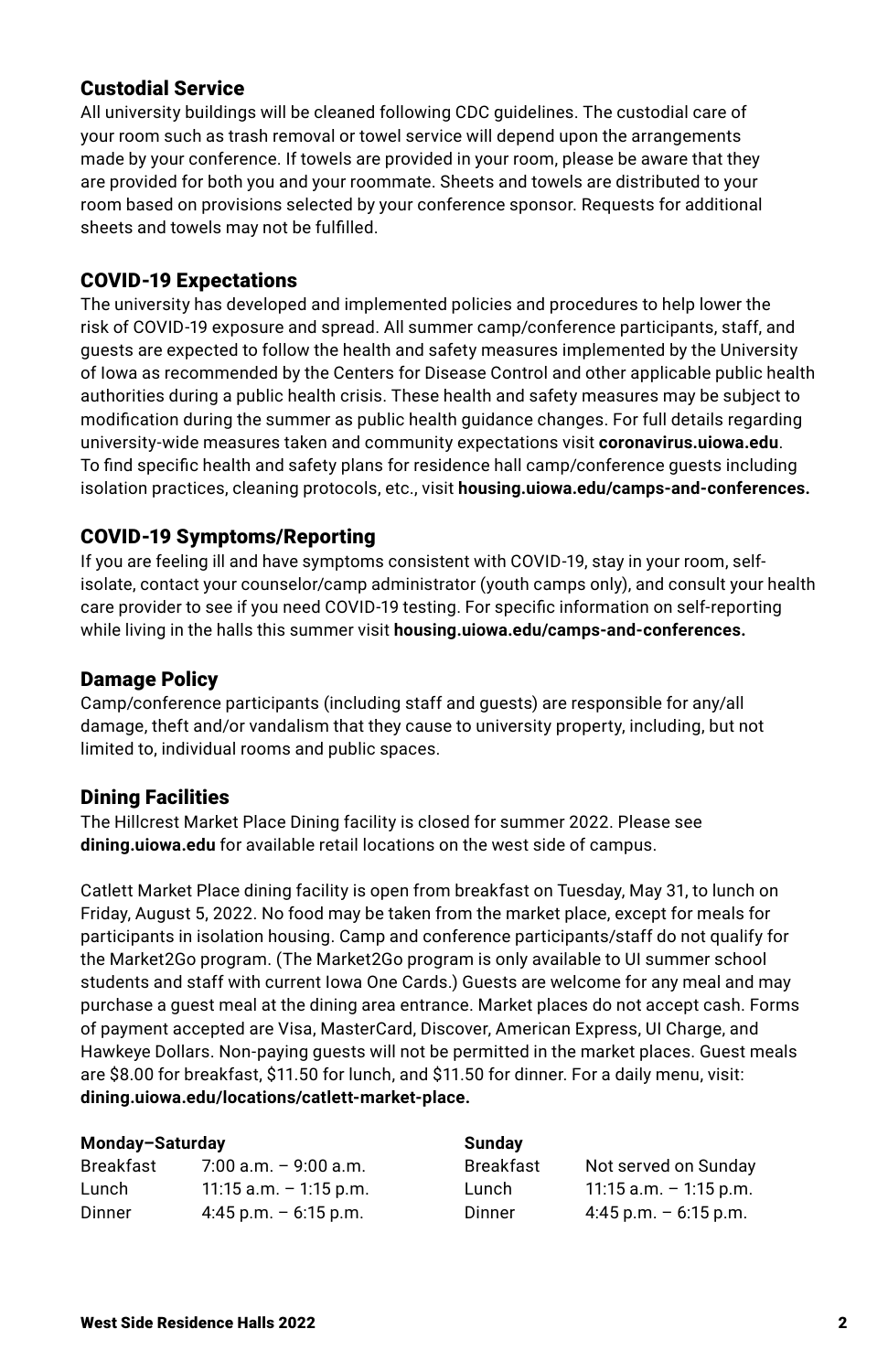# Electrical Appliances

All appliances must be in good working order. Extension cords must be UL approved. Appliances that have an exposed heating element, use cooking grease or have an open flame are NOT allowed. Electric grills, pizza cookers, toaster ovens, instant pots, air fryers, are NOT allowed. Refrigerators brought in by summer guests may not exceed five cubic feet and 9 amps. Only one refrigerator per room is allowed. For a complete list of items not allowed in the residence hall, go to "Prohibited Appliances" and "What Not To Bring" here: **housing.uiowa.edu/what-to-bring.**

### **Entrances**

The Petersen Hall main entrance will be open from 7:00 a.m. to 10:00 p.m. Main entrance prox cards are issued to guests living in Petersen Hall for after-hours building access. The Slater Hall main entrance will be open from 7:00 a.m. to 10:00 p.m. All other building entrances will remain locked at all times.

Do not prop open outside entrance doors. When locked doors are propped open, hall security is compromised and non-residents are allowed to enter. If you see a locked door that has been propped open, please close it.

*NOTE: In the event that a residence hall guest is locked out of their building, the Petersen north main entrance, and the Slater north entrances have call boxes located inside the vestibule. The call box accesses the building's 24 hour desk. Once inside the building, the building staff can assist the guest in contacting their counselor (when applicable) and gaining access to their summer room.* 

### Furniture

All university furniture provided in individual rooms must remain in those rooms. University Housing and Dining prohibits altering lofted beds during the summer; lofted beds must remain assembled in the manner in which they were pre-set in the rooms. Please leave mattresses on the beds. Furniture will not be removed from rooms based on occupancy. Lounge, public space, and study room furniture may not be removed or transferred to individual rooms.

### Keys

Campers will be issued a key to their room at check in. Staff and adult guests will be issued a room key and entrance access/prox card for after-hours building access. Residence hall keys and prox cards must remain in the possession of the summer guest of the room/building at all times. **You should keep your door locked at all times and you should not loan your key/prox card to others.** If you lose a key/prox card, report it to your building desk as soon as possible. For each lost key or prox card, \$25 will be charged to the master conference bill. Report any thefts to University Police immediately at 319-335-5022. All keys/prox cards must be returned to the residence hall building desk when guests check out.

### Laundry Rooms

The Petersen Hall laundry facility is located on the main floor across from the elevators. The Slater laundry facility is in the lower level (basement). **Washers and dryers are free to summer participants.** Guests should bring their own high efficiency laundry detergent and fabric softener. Instructions on how to use the laundry facilities are posted in laundry rooms.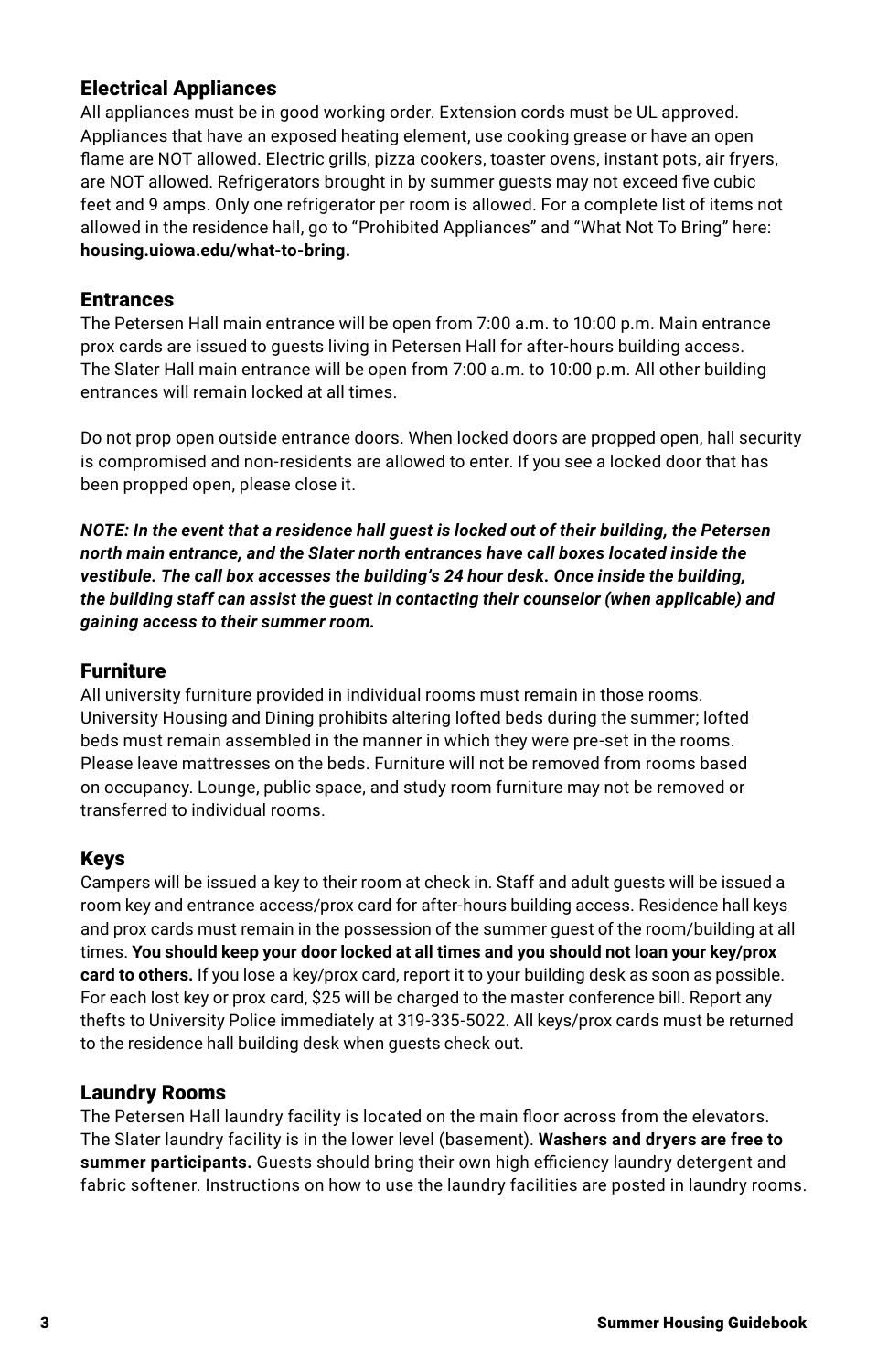# Liability and Personal Property

The university does not carry insurance on the personal property of any resident. Each guest should determine if their personal property is covered by a homeowner's policy; if not, it is recommended that personal property insurance be purchased. We also recommend that participants leave valuables at home. We strongly urge participants NOT to bring excessive amounts of money or expensive electronics including TVs, video games, cameras, tablets, or laptop computers. Label everything you bring, including clothes and electronics.

### Mail

Sports Camps' mail and packages will be given to counselors for distribution. Petersen guest mail will be placed in mailboxes. The mailbox numbers correspond with room numbers and can be opened with room keys. Outgoing USPS mail may be dropped off at the Petersen Hall desk. Postage is not sold at residence hall desks. Mail should be addressed as follows:

> Name Camp/Conference Name 100 Slater/Petersen Hall Room # (if known) Iowa City, IA 52242

### **Maintenance**

Regular maintenance work and repairs are scheduled during the summer months. Maintenance and custodial personnel may need to enter rooms to repair, replace, or service furnishings. If you have questions about these activities, please contact the Petersen Desk.

Maintenance or custodial problems and emergencies for Petersen and Slater should be reported to building desks as soon as possible. General maintenance and custodial issues will be attended to Monday through Friday during working hours (8:00 a.m.–4:00 p.m.). Emergencies will be responded to on a 24-hour basis. After office hours and on weekends, report all maintenance or custodial problems to the Petersen Desk (319-353-4382).

# Parking

West side residence halls do not have their own parking facilities. Arrangements for parking may be made by contacting Parking Services in the West Campus Transportation Center, 319-335-1475. The City of Iowa City and the University of Iowa are partnering with the service PassportParking, allowing drivers to pay for parking by uploading an app and using smart phones, tablets or any other electronic device. Parking is available using smart phones only (no cash). Campus zones/ "meters" are monitored from 7:30 a.m. through 11:00 p.m., seven days/week. If parking procedures are not followed, vehicles may be ticketed or towed.

### Petersen Kitchen

Petersen Hall is equipped with a community kitchen available to Petersen residents only. The small kitchen is located on the main floor across from the Petersen Multi-purpose Room. To access the kitchen, summer residents must check out a key at the building desk and return the key after each use. Kitchen users will be charged for excessive cleaning or damage that occurs. The kitchen is NOT furnished with any kitchen supplies – nothing is provided for cooking or eating. Residents may NOT store food items in the kitchen or refrigerator at any time. Any food items found will be disposed of.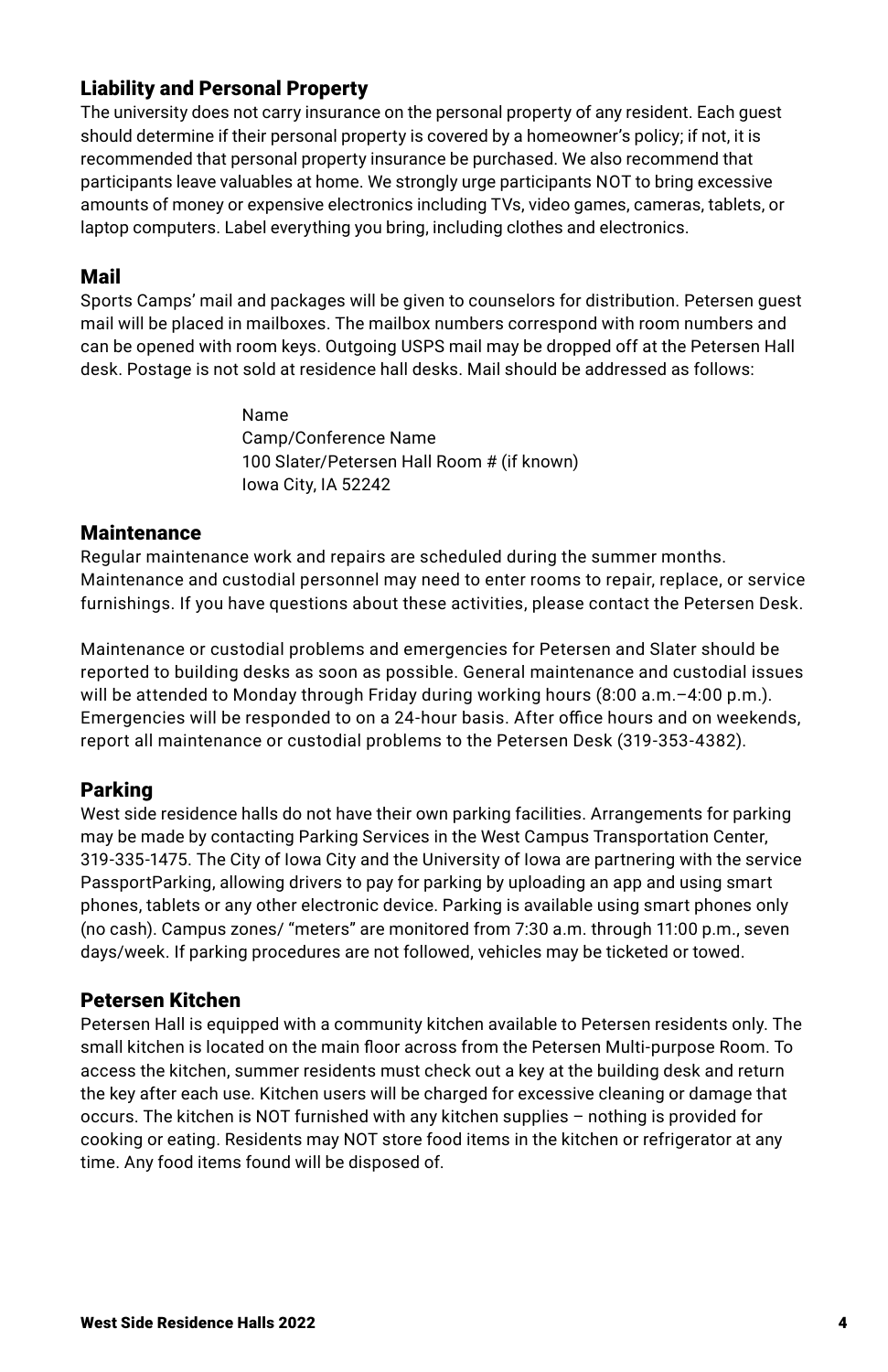# Smoke Detectors/Fire Prevention Equipment

The improper activation of smoke detectors or fire alarms will result in disciplinary action. Tampering with or improper activation of fire prevention equipment (sprinkler heads, fire extinguishers, fire hoses) is also prohibited and may result in damage/vandalism charges. Any problem with a smoke detector should be reported to the building desk. Do not touch/ remove or cover the smoke detectors and do not hang items from smoke detectors/ sprinkler heads and/or fire equipment.

### Telephones

There is no landline telephone service in residence hall student rooms.

# Vending

Petersen vending areas are on the main floor near the learning commons and in the elevator lobby. Slater vending areas are in the basement, and limited drink machines are located in elevator lobbies. For money lost in vending machines or vending service, guests should call the phone number listed on the machine. Building desks do not issue refunds.

# Wi-Fi Service

Visitors to the University of Iowa campus can enjoy free guest wireless service, without obtaining a university guest ID. Guests can take advantage of this by selecting the "UI-Guest" network when configuring a device for wireless access. **its.uiowa.edu/guestwifi.**

# **RESIDENCE HALL POLICIES**

Living in a residence hall is a community living experience where eligibility is limited, and protections are in place for our summer participants/residents. Registered sex offenders are not eligible for UI summer camp and conference housing. Youth under the age of 18 living in the halls are covered by the Minors on Campus Policy. All summer camp and conference community members have rights and responsibilities, but certain behavior is not tolerated on campus or in the residence halls. This applies to any summer participant/resident regarding their own actions as well as the actions of guests. Any participant/resident/counselor/staff who intentionally commits, incites or aids others in committing any of the following acts of misconduct shall be subject to disciplinary action (including being sent home/asked to leave the halls) by University Housing and Dining (UH&D) and/or the University of Iowa.

- 1. Criminal Conduct: Violation of any federal, state, or local law or ordinance that affects the safety and security of those staying in the residence halls.
- 2. Collusion: Assisting (including colluding, aiding, or abetting), encouraging or attempting to assist or encourage another individual to commit a violation of any university policy, rule, or regulation.
- 3. Use of Falsified Documents: Knowingly possessing or furnishing false, falsified, or forged documents to any university employee or office is prohibited. This includes misuse of any identification card or guest meal card in the residence halls.
- 4. Disruptive Behavior: Behavior which disrupts the orderly operation of authorized university activities and university operations including the obstruction of disciplinary procedures, emergency services, investigations, or administrative procedures occurring within the residence halls. This rule prohibits the disruption of any UH&D authorized functions or events and prohibits protests or demonstrations within the interior of any residence hall. This includes creating a disruptive event within an area of the residence halls that involves loud and/or disruptive behavior.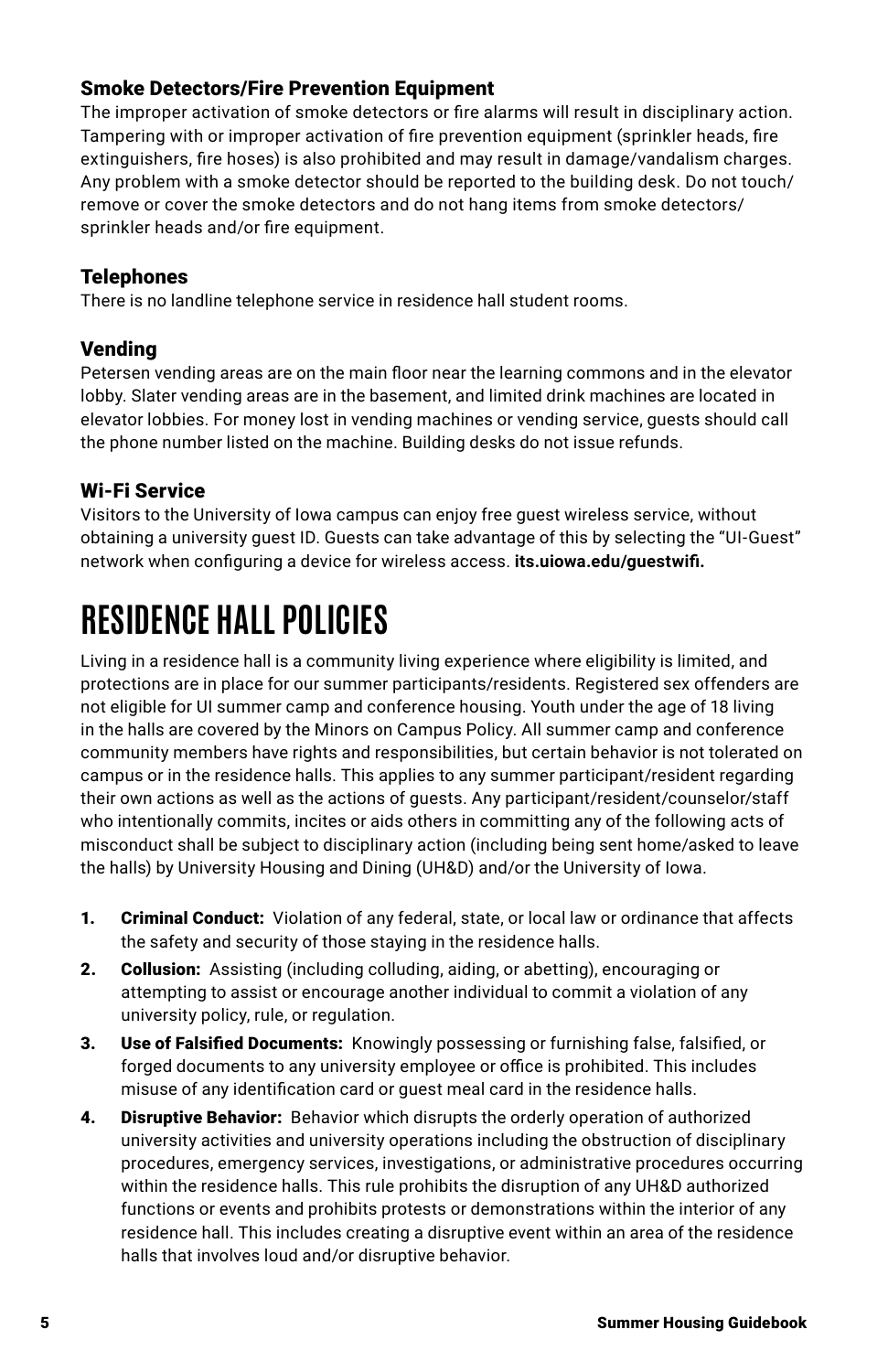- 5. Disruptive Behavior Affecting Safety: Tampering with or improper activation of fire prevention equipment (sprinkler heads, fire extinguishers, fire hoses); the improper activation of a fire alarm or smoke detectors; inhibiting access from the buildings by tampering with exit signs and doors; falsely reporting an emergency or terroristic threat in any capacity.
- 6. Failure to Comply with University Directive: Failure to comply with a reasonable directive(s) of any university employee acting in the performance of their duties, or failure to identify yourself or to show appropriate identification to a university staff member when requested to do so.
- 7. Trespassing: Trespassing includes unauthorized entry into or unauthorized occupation of any residence hall facility or room; unauthorized or improper use of university property; unauthorized possession, use, duplication of building keys/meal cards/prox cards, codes, or other methods of access. UH&D keys, meal cards and prox cards must remain in the possession of the resident of the room/building at all times.
- 8. Misuse of IT Resources: Behavior which violates the University's (ResNet or Guest WiFi) Acceptable Use of Technology Policy (when applicable) can be found at: **its.uiowa.edu/support/article/4028**
- 9. Threatening Behavior: Written or verbal threatening behavior, causing a reasonable person to believe that the person making the threat intends to carry out the threat to harm their health, safety, or property and has the ability to carry out the threat. Online/ internet threats are examples of threatening behavior when the behaviors are not protected by the Freedom of Expression outlined in the U.S. Constitution.
- **10. Terroristic Threat:** Issuing a credible, substantial threat of violence, which may include the use of a weapon including guns, use of a bomb or explosive device, or use of a chemical or biological agent.
- 11. Self-Destructive Behavior: Behavior which harms or threatens to harm the health and safety of oneself. Self-destructive behavior that poses an actual risk to the resident's safety is one type of conduct that falls within the scope of this rule.
- 12. Alcohol Misconduct: Consumption, possession, distribution, or sale of alcoholic beverages in violation of the law or university policy, including these specific policies: **A. In the Presence of Alcohol** – being present in a residence hall space where consumption, possession, distribution, or sale of alcoholic beverages is prohibited. **B. Empty Alcohol Containers** – the possession of empty alcohol containers is prohibited in the residence halls.
- 13. Use or Possession of Drugs or Drug Paraphernalia: Consumption, possession, distribution, or sale of drugs, narcotics, or controlled substances in violation of the law or university policy, including this specific policy:

**A. In the Presence of Drugs** – being present in a residence hall space where consumption, possession, distribution, or sale of drugs, narcotics, or other controlled substances or the possession of drug paraphernalia is prohibited.

- 14. Smoking: The use of tobacco is prohibited on campus, including in residence halls. This includes smokeless tobacco products (including chewing tobacco, vaporizers/"vapes", e-cigarettes and other electronic nicotine delivery systems and Hookahs) and legal smoking products. Counselors/live-in staff members, participants and residents over 21 years of age may possess and are allowed to store tobacco and legal smoking products in their rooms but may not use them in the residence halls.
- 15. Assaultive Behavior: Any unwelcome physical contact that is directed at a specific person and is intentional or reckless. This includes striking, slapping, hitting, punching, shoving, or kicking another person.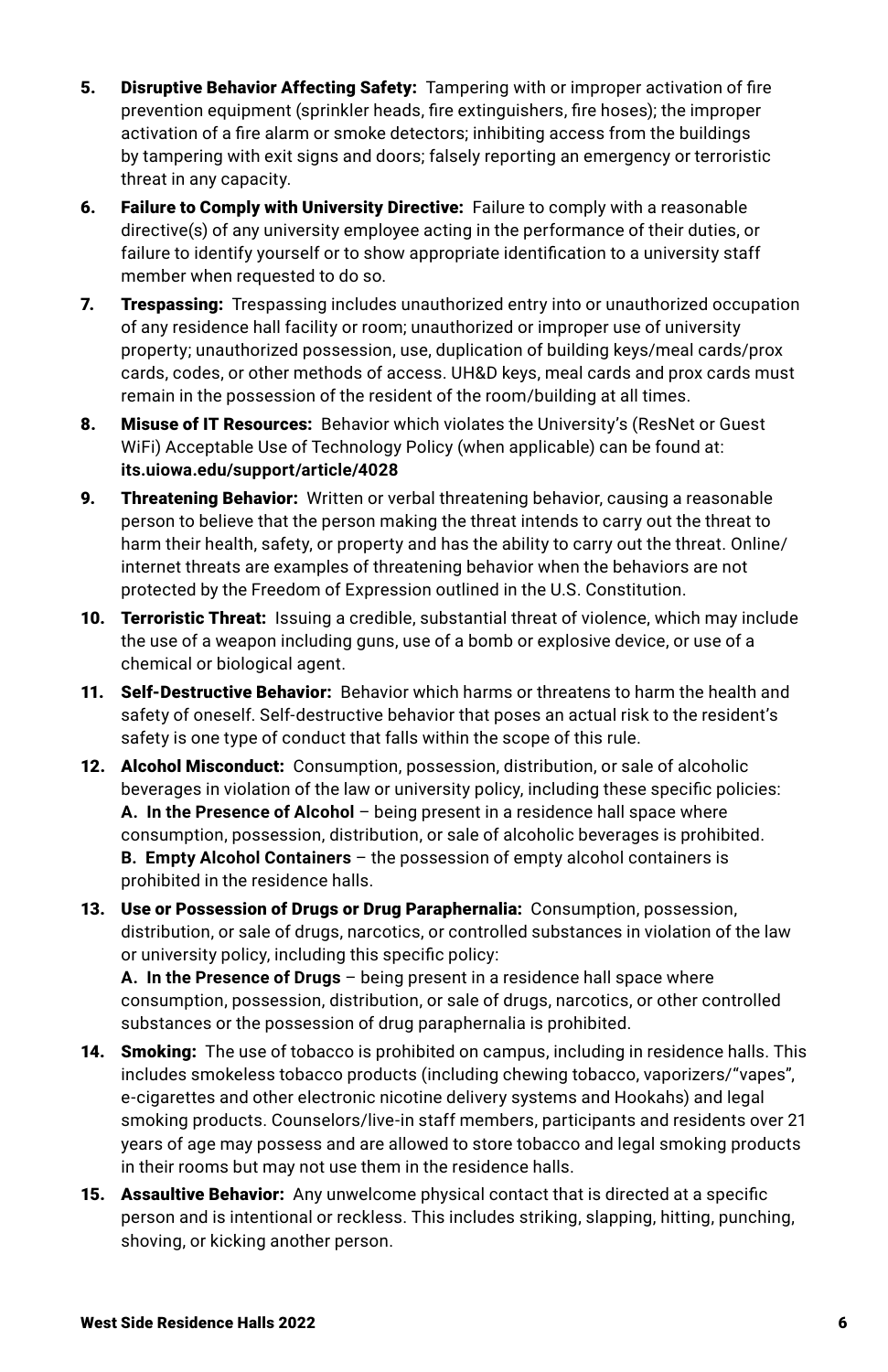- 16. Undue Harassment: Intentional behavior, directed toward a specific person, and without legitimate purpose, which a reasonable person would find intimidates, alarms, or attempts to control another person's behavior. And results in a significant disruption of the person's on-campus living, or participation in a university activity. This behavior may be towards multiple people as an identifiable group. The behavior must be intentional, not the impact. "Intimidation" means implied threats or acts that cause a reasonable fear of harm. This includes repeatedly contacting a person who has previously communicated that they do not wish to be contacted even if there is no provable disruption. Bullying and cyber bullying are examples of undue harassment in which there is repeated and/or severe behavior that intimidates, intentionally harms or attempts to control another person's behavior, when the behaviors are not protected by Freedom of Expression in the U.S. Constitution.
- **17. Theft:** Taking of property that doesn't belong to the resident. This includes intentional and unauthorized taking of university property; possession of stolen property; unauthorized use of a credit card, debit card, student ID card, cell phone, personal identification number, or personal check.
- 18. Vandalism: Intentional or reckless destruction, damage, defacement, misuse or mutilation of university property and structures and property that doesn't belong to the resident. This includes the destruction, damage or misuse of surveillance cameras.
- 19. Use or Possession of Weapons: Use or possession of weapons on campus, unless otherwise permitted by law. "Weapon" means serviceable firearms, taser, ammunition, explosives, fireworks, or other dangerous articles, paintball markers and other devices that fire projectiles, and devices that resemble serviceable weapons such as a pellet gun or toy gun that a reasonable observer would believe to be a gun. This also includes other weapons or dangerous objects such as arrows, axes, machetes, nun chucks, throwing stars, or non-cooking knives with a blade of longer than four inches. Non-projectile highvoltage pulse weapons are permissible on campus, as outlined by Iowa state law.
- 20. Arson/Fire Violations: Intentional setting of fires without proper authority is prohibited on campus and in the residence halls. Candles and incense (lit or unlit) are prohibited in the residence halls.
- 21. Explosives/Combustibles: The unauthorized possession, use, misuse, or distribution of any type of fireworks, ammunition/gun powder, fuses, explosives/combustibles of any kind, chemicals, and propane tanks.
- 22. Unauthorized Audio/Video/Photo: Making audio, video, or photo recordings of any person other than yourself without their prior knowledge and consent if a reasonable person would find that it would cause injury or distress to the subject of the recording. This includes sending, distributing, uploading to the internet, or transmitting any audio, video, or photo without consent, even if the person gave consent for the recording, video, or photo to be made. Images or sounds taken while the person was in a private or intimate space such as a restroom, residence hall room, bedroom or locker room are also prohibited.
- 23. Hazing: In accordance with lowa state law, hazing is defined as any intentional or reckless behavior, action, or situation, occurring with or without consent that endangers or creates risk of injury, creates mental or physical discomfort, hinders engagement, harasses, embarrasses and/or ridicules a person. This also includes assisting, approving, organizing, or participating in hazing behavior.
- 24. Violation of University Policy/Procedure: Violation of any university policy, rule or regulation published in hard copy or available electronically on a university website. Failure to follow emergency procedures is also prohibited. Published university policies include, but are not limited to, the Minors on Campus Policy, the Policy on Violence, the University Policy on Human Rights, and the Policy on Sexual Harassment and Sexual Misconduct.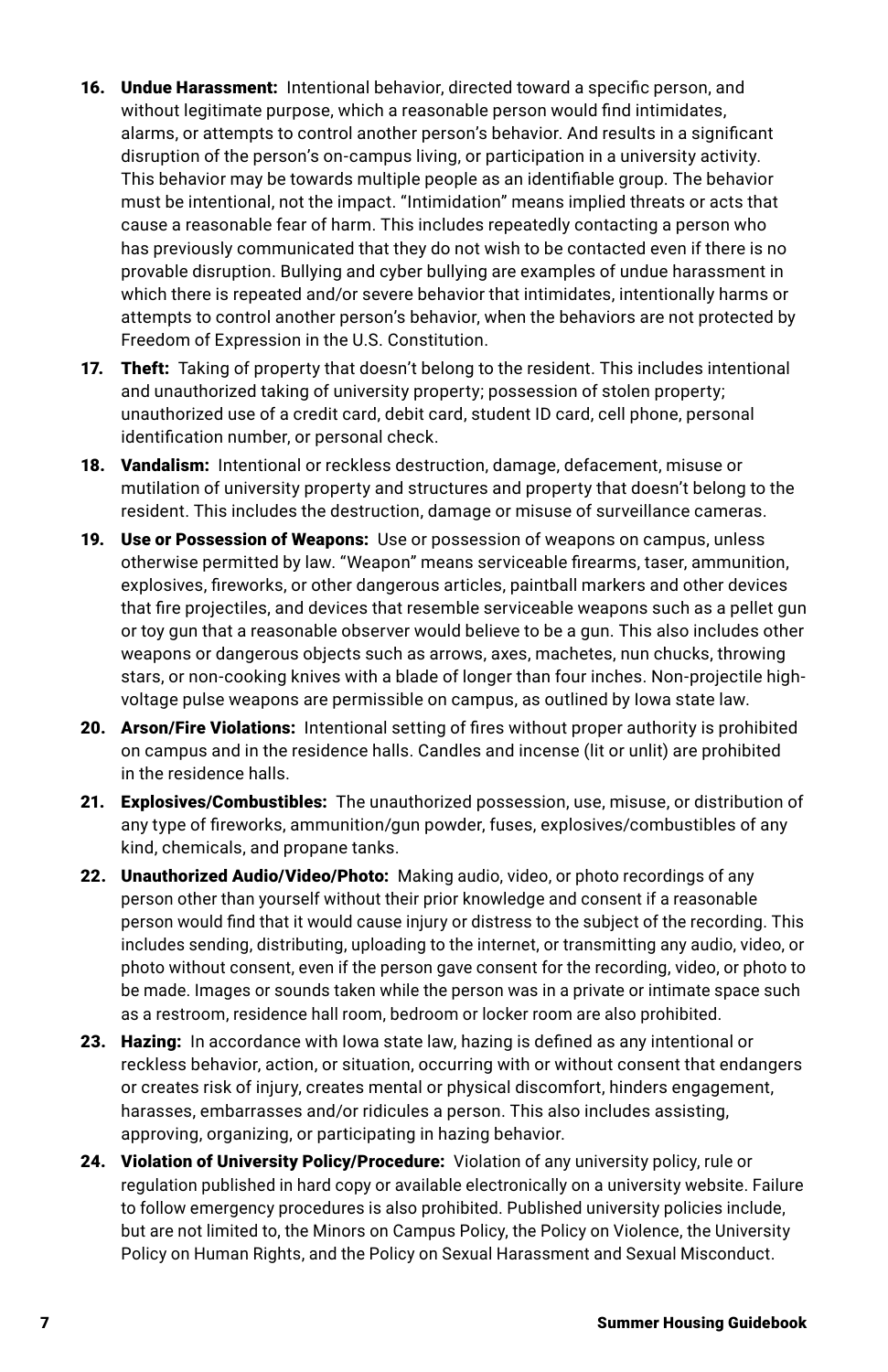# **ADDITIONAL RULES**

# Alcohol

The University of Iowa residence halls are substance-free communities. Any alcohol found in the halls will be destroyed and disciplinary sanctions imposed. Persons found in a room where alcohol is being consumed are subject to disciplinary action whether or not they were drinking. The presence of full or empty alcoholic beverage containers is prohibited, including containers used as decoration. The full policy is listed in Residence Hall Policies, under #12, of this guide.

### Commercial Activities/Business

Commercial activity in the residence halls is prohibited. Food delivery companies may deliver food and non-alcoholic beverage items provided the buyer initiates and picks up the order. If you encounter persons conducting door-to-door sales or solicitation, immediately contact the building desk. Participants/residents are not permitted to utilize their room for any commercial purpose/business. Solicitation and posting of flyers without approval is not allowed in the halls.

### Curfew/Bed Checks

All youth campers and live-in staff/counselors must follow the curfew/bed-check policies established by their particular camp/conference.

### Danger to Self and Others

Participants/residents/counselors/staff are responsible for caring for their personal health, including their physical and mental well-being. When a severe act of self-destructive behavior or an apparent threat of serious harm occurs, the university reserves the right to notify the appropriate emergency contact for the individual.

### **Elevators**

Passenger elevators located within the residence halls are provided for use by participants/ residents/guests/staff of that building. Damage and vandalism of the elevators (including purposeful disruption such as jumping), use of emergency alarms/stops in situations other than an emergency, unauthorized use of an elevator key, or giving elevator access to someone who would not otherwise have access are prohibited.

### Eligibility for Summer Housing

Registered sex offenders are not eligible for UI summer camp and conference housing. If the university becomes aware that a guest or live-in staff member is a registered sex offender or has a record of criminal conviction(s) or other actions indicating behavior that could pose a risk to person or property and/or could be injurious or disruptive to the residence hall community, UH&D may not accept that request for housing (pre-arrival) or may immediately terminate housing for said individual (after arrival).

### Guests/Visitation

Only participants enrolled or employed in an official, contracted UI camp, conference, program, or summer school are permitted to live in the residence halls during summer. Participants/residents are responsible for the behavior of their guests. Guests are not permitted to stay overnight. Individual camps may have additional guest/visitation policies.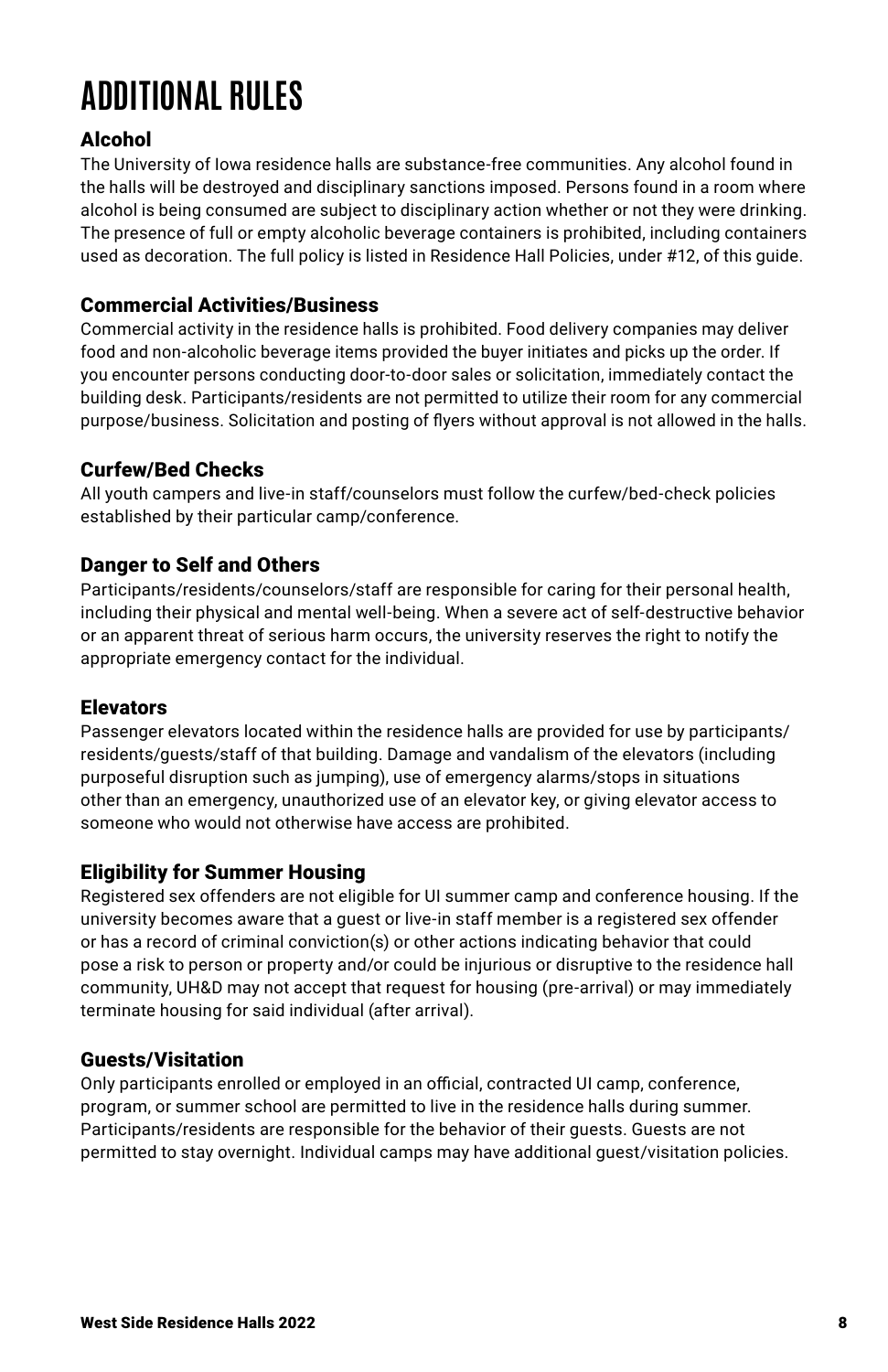# Hall Sports

Athletic activities/events including using rollerblades, roller-skates, or skateboards, and throwing or bouncing balls or athletic equipment are prohibited in residence halls. Hall sports can also include activities such as running/racing, jousting, gymnastics, "rough housing", etc.

# Prohibited Items

Due to fire and safety concerns, some appliances and items are prohibited in the residence halls, including but not limited to electric grills, pizza cookers, instant pots, air fryers, hover boards, candles, and incense. Visit "Prohibited Appliances" and "What Not To Bring" at **housing.uiowa.edu/what-to-bring** for a complete list of items not allowed in residence halls.

# Pets

Pets are prohibited from entering the residence halls at all times, even on a "visiting" or "temporary" basis. Accommodations can be made for service animals and emotional support animals (ESA) but advance notice and proper documentation is requested.

# Room/Door Decorations

Decorations may not obstruct doorways, corridors, stairways or any other means of exit. Decorations are prohibited from being attached/suspended from lighting fixtures, ceiling tile framework, pipes, or firefighting equipment including piping and sprinkler heads. Decorations attached to or suspended from the ceiling, walls, or floors are prohibited. Flammable and combustible materials on room doors must be kept to a minimum (no more than 25% of door may be covered). Candles and incense (lit or unlit) or other open flames are prohibited.

# Room Switches/Changes

The camp/conference sponsor and the building desk must approve any room change before it is made. If room changes are allowed, they are often completed during specified times.

### Smoking/Tobacco Use

The use of tobacco is prohibited on campus, including in residence halls. This includes smokeless tobacco products (including chewing tobacco, vaporizers "vapes", e-cigarettes and other electronic nicotine delivery systems and Hookahs) and legal smoking products. Counselors/live-in staff and participants over 21 years of age may possess and are allowed to store tobacco and legal smoking products in their rooms, but may not use them in the halls. Visit **hr.uiowa.edu/policies/tobacco-free-campus** for more information on the Tobacco Free Campus policy.

### Windows and Screens

Due to the potential danger and risk to lives and property, the following regulations must be observed by all participants/residents regardless of age:

- 1. Screens are not to be unhooked or removed from windows for any reason. A fee will be assessed for re-hanging screens, as well as additional fees if the screen is damaged.
- 2. Residents of a room or building are responsible for any objects ejected from windows, fire escapes, or roofs, and are subject to disciplinary action.
- 3. Windows are not to be used for entrances or exits, except in the case of lifethreatening emergencies.
- 4. Windows should remain closed and locked during periods of high winds and/or heavy rains.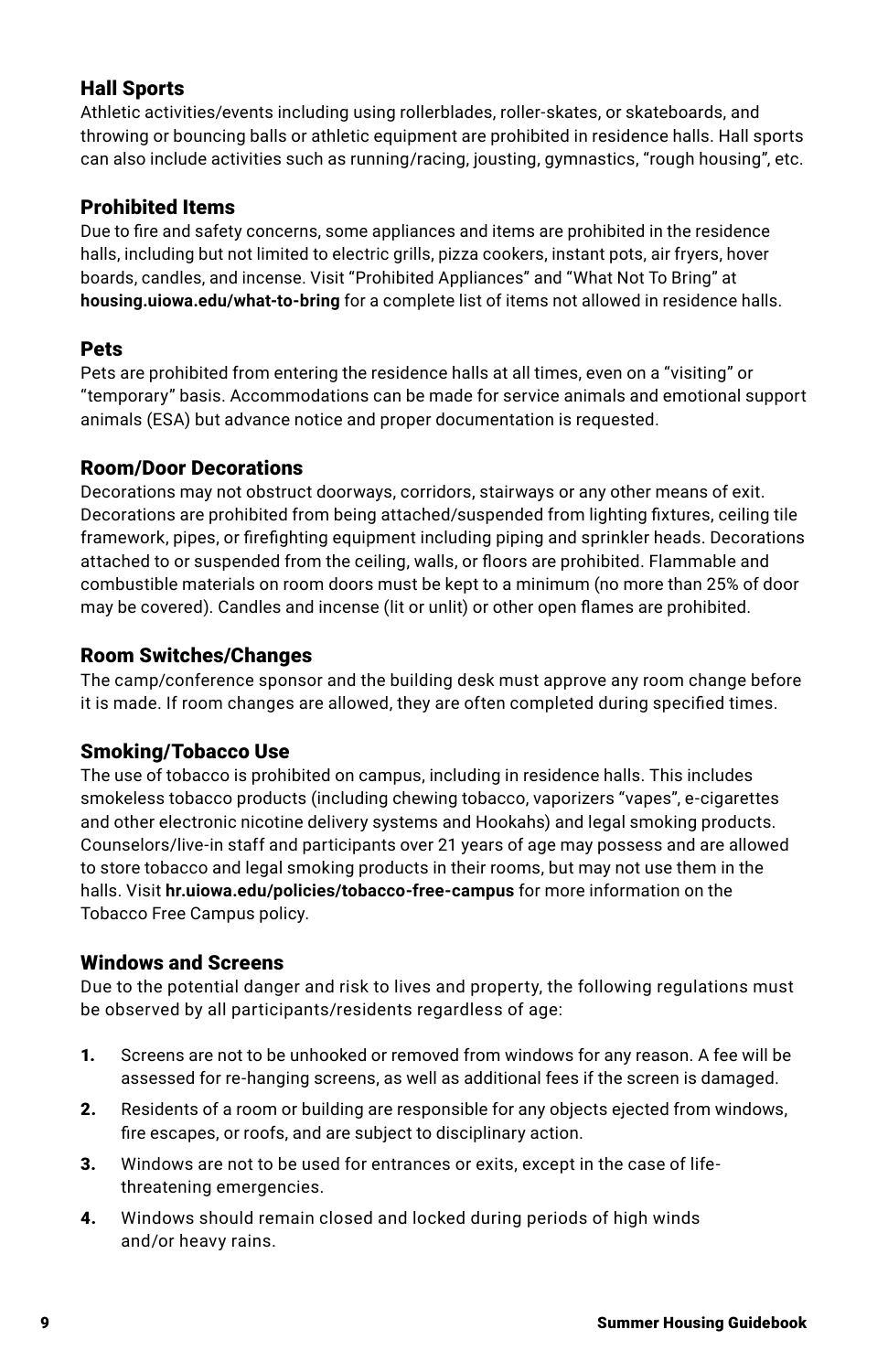# **EMERGENCY PROCEDURES**

### General Emergencies

If any emergency arises, help may be summoned by dialing 911.

### Tornado/Severe Weather

In the event a tornado or severe thunderstorm warning (a storm having winds greater than 70 mph or hail 1.75″ in diameter, golf ball size) is sighted or radar indicated in or around the Iowa City area, the campus outdoor warning sirens will sound for three minutes. In all residence halls, an indoor message will be aired through the alarm system alerting residents of the warning. All residents should immediately relocate to a building's interior corridor on a lower (or lowest) level, or to building basements and remain there until the warning has expired, is cancelled, or individuals are instructed to take other actions. If damages occur resulting in dangerous conditions, occupants should consider remaining in the shelter location. If the conditions present a greater risk and evacuation is believed to be the safer option, occupants should proceed with caution. Additional information regarding emergency notifications and emergency response actions can be found on the UI Department of Public Safety webpage.

### Fire

In the event of a fire in a residence hall, use the nearest pull station, evacuate the building immediately, and call 911 to report. If you hear the alarm sound, evacuate the building immediately. Do not use the elevators.

### Security

Please lock your door at all times. Report any thefts or suspicious activity to University Police, 319-335-5022.